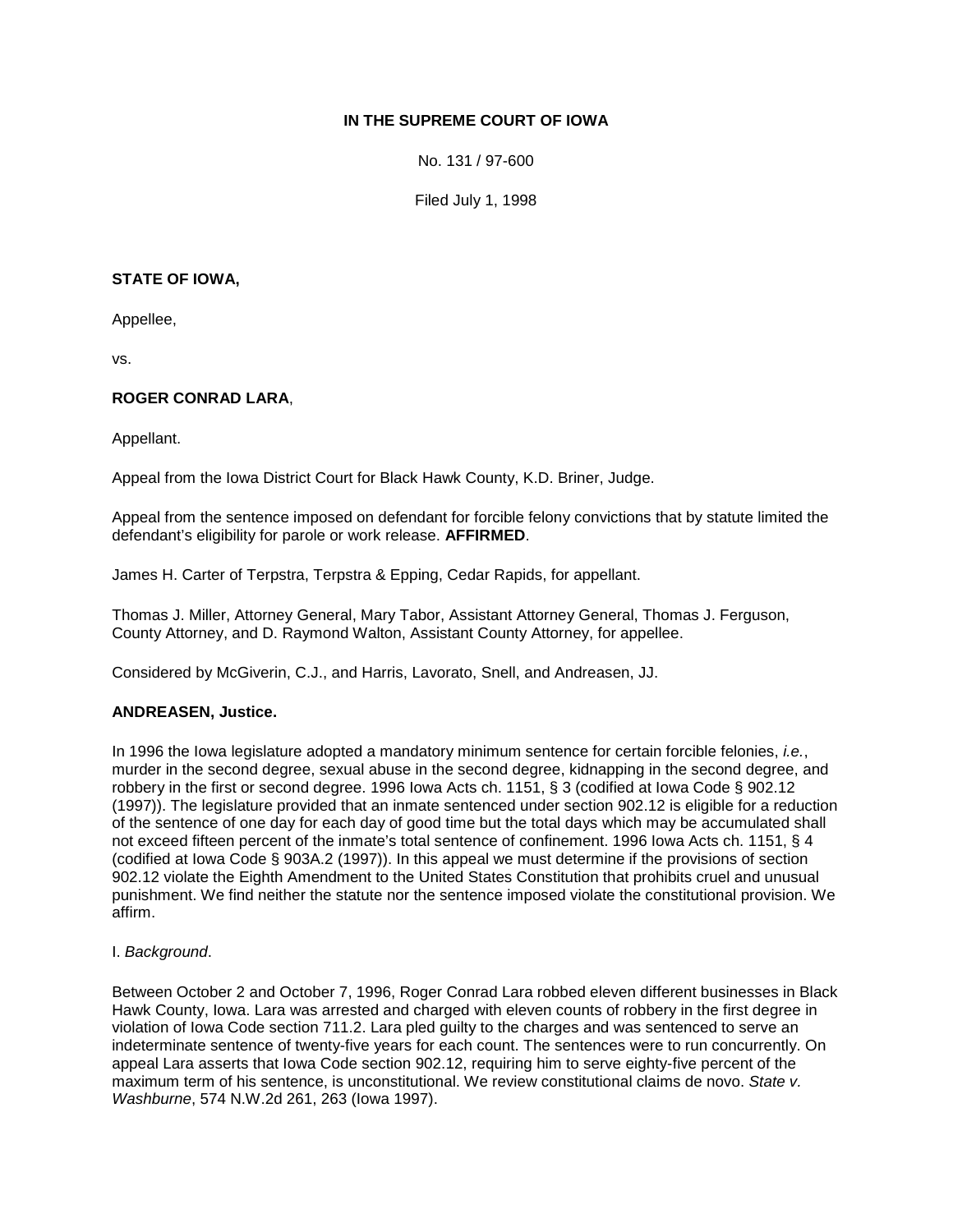#### II. *Discussion*.

The Eighth Amendment to the United States Constitution prohibits "cruel and unusual" punishment. The Eighth Amendment is applicable to the states through the Fourteenth Amendment**.** *Rhodes v. Chapman*, 452 U.S. 344, 344-45, 101 S. Ct. 2392, 2398, 69 L. Ed. 2d 59, \_\_ (1981); *State v. Kellogg*, 534 N.W.2d 431, 434 (Iowa 1995).

We have said punishment may be cruel and unusual either because it inflicts torture or is otherwise barbaric or because it is "so excessively severe that it is disproportionate to the offense charged." *State v. Robbins*, 257 N.W.2d 63, 68 (Iowa 1977). In *Solem v. Helm*, 463 U.S. 277, 290, 103 S. Ct. 3001, 3009, 77 L. Ed. 2d 637, \_\_\_ (1983), the Supreme Court set forth a three-prong test for analyzing whether a punishment is disproportionate to the crime committed. The test required an examination of (1) the gravity of the offense and the harshness of the penalty; (2) a comparison of the sentence imposed with those for other crimes in the same jurisdiction; and (3) comparison with the sentence imposed for commission of the same crime in other jurisdictions. *Solem*, 463 U.S. at 291, 103 S. Ct. at 3010, 77 L. Ed. 2d at \_\_\_. We applied the three-prong test in *Lamphere v. State*, 348 N.W.2d 212, 220-21 (Iowa 1984), and *State v. Nims*, 357 N.W.2d 608, 610-11 (Iowa 1984).

The disproportionality test enunciated in *Solem* was called into question by *Harmelin v. Michigan*, 501 U.S. 957, 111 S. Ct. 2680, 115 L. Ed. 2d 836 (1991). In a plurality opinion Justice Scalia, joined by Chief Justice Renquist, found that the Eighth Amendment does not contain any guarantee of proportional punishment. *Harmelin*, 501 U.S. at 965, 111 S. Ct. at 2686, 115 L. Ed. 2d at 846. Justice Kennedy, joined by Justices O'Connor and Souter, did not join in that portion of Justice Scalia's opinion but concluded a proportionality analysis is to be used only "in the rare case when a threshold comparison of the crime committed to the sentence imposed leads to an inference of gross disproportionality." *Id.* at 1005, 111 S. Ct. at 2707, 115 L. Ed. 2d at 871. Only extreme sentences that are "grossly disproportionate" to the crime can conceivably violate the Eighth Amendment. *Id.* at 1001, 111 S. Ct. at 2705, 115 L. Ed. 2d at \_\_\_.

Substantial deference is afforded to the legislature in setting the penalty for crimes. *Solem,* 493 U.S. at 290, 103 S. Ct. at 3009, 77 L. Ed. 2d at \_\_\_; *State v. Fuhrmann*, 261 N.W.2d 475, 479 (Iowa 1978). Stated in another way "legislators are entitled to wide latitude in prescribing their punishments." *Simmons v. Iowa*, 28 F.3d 1478, 1482 (8th Cir. 1994)*.* Legislative determinations of terms of imprisonment are given a strong presumption of constitutionality. *State v. Hall*, 227 N.W.2d 192, 193 (Iowa 1975).

Lara challenges the constitutionality of the requirement that he serve eighty-five percent of his sentence. In prior cases, we have upheld mandatory sentences. *See State v. Horn*, 282 N.W.2d 717, 732 (Iowa 1979) (upholding mandatory life sentence without possibility of parole); *State v. Holmes*, 276 N.W.2d 823, 829 (Iowa 1979) (five-year mandatory sentence for involvement of a firearm in the commission of a felony does not inflict cruel and unusual punishment). The Supreme Court has stated "[t]here can be no serious contention, . . . that a sentence which is not otherwise cruel and unusual becomes so simply because it is 'mandatory.'" *Harmelin*, 501 U.S. at 995, 111 S. Ct. at 2701, 115 L. Ed. 2d at 865.

With *Harmelin* to guide us, we look at the crime committed and the sentence imposed. Lara was convicted of eleven counts of first-degree robbery. First-degree robbery occurs when a person, while perpetrating a robbery "inflicts or attempts to inflict serious injury or is armed with a dangerous weapon." Iowa Code § 711.2. Lara was armed with a  $CO<sub>2</sub>$  pistol. We have found such a weapon to be a dangerous weapon. *State v. Dallen*, 452 N.W.2d 398, 399 (Iowa 1990). The risk of death or serious injury to persons present when first-degree robbery is committed is high. A twenty-five year prison sentence with a requirement that the inmate serve at least eighty-five percent of the sentence does not lead to an inference of gross disproportionality. When faced with a similar question, the Missouri Court of Appeals in *State v. Williams*, 936 S.W.2d 828, 832 (Mo. Ct. App. 1996), held a statute requiring a criminal to serve eighty percent of two consecutive twenty-year terms did not constitute cruel and unusual punishment.

#### III. *Disposition*.